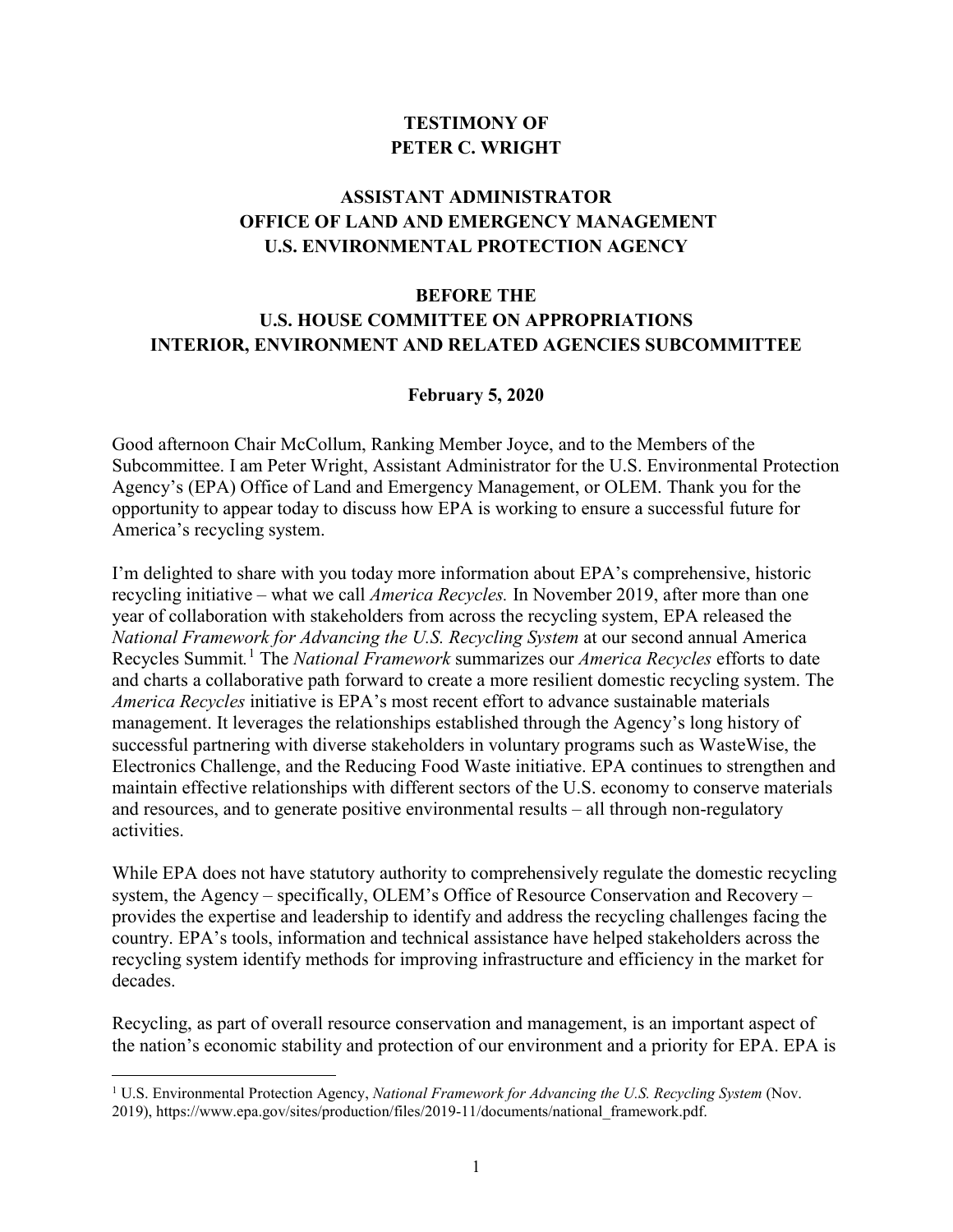committed to helping guide and develop the nation's domestic recycling infrastructure to be competitive in a changing international system. According to EPA's 2016 *Recycling Economic Information* report, the U.S. recycling industry provides more than 757,000 jobs and \$6.7 billion annually in tax revenues. We know that as much as \$9 billion worth of materials are discarded annually and that there are substantial revenue opportunities to be gained from recycling.<sup>[2](#page-1-0)</sup> It is important to keep valuable materials out of landfills by recovering them and putting them back to productive use, but significant challenges exist in achieving this goal.

Our nation's recycling infrastructure is outdated and ill-equipped to handle the diverse waste streams of today, and consumers are often confused about how to recycle, resulting in nonrecyclable materials entering the recycling stream. Domestic markets for recycled materials and products are lacking, while costs for managing some recycling programs around the country are on the rise. At the same time, different state and municipal approaches to defining, tracking, and measuring recycling is impacting our ability to set goals and track progress nationally. EPA is working to identify methods to increase the adaptability, resiliency, and economic competitiveness of our domestic recycling system. And that is why our *America Recycles* effort presents such a significant opportunity for us to move the needle on recycling.

While the import restrictions recently imposed by China and other countries are not the cause of our nation's recycling challenges, they have highlighted the challenges of managing our recyclable materials in the United States. Addressing these challenges is the heart of EPA's *America Recycles* initiative. Actions being taken by EPA and partners under the *National Framework* focus on promoting education and outreach, enhancing infrastructure, developing markets, and improving measurement.

EPA recognizes that outreach and education to consumers and manufacturers is vital to the future of managing materials across the country. For example, participants in EPA's longstanding WasteWise program, which celebrated its 25<sup>th</sup> Anniversary in 2019, have collectively prevented 247 million tons of materials from landfill disposal and incineration. WasteWise provides tools, technical assistance, and educational materials to participants to assist them with achieving their waste diversion goals. EPA's Electronics Challenge recognizes electronics manufacturers, brand owners, and retailers who increase their collection of electronic equipment for reuse and recycling using third-party certified recyclers, which helps ensure proper end-of-life management of e-waste.

As part of EPA's focus on reducing food waste, EPA joined with the U.S. Department of Agriculture and the Food and Drug Administration to designate April 2019 as "Winning on Reducing Food Waste" month. The Winning on Reducing Food Waste Initiative is a collaborative effort among the federal agencies to educate and engage consumers on the need to reduce food loss and waste. In 2019, with resources provided by Congress, EPA awarded the first round of grants to organizations to support anaerobic digestion of food waste, and we look forward to announcing additional funding opportunities later this year.

l

<span id="page-1-0"></span><sup>2</sup> U.S. Environmental Protection Agency, *Advancing Sustainable Materials Management: 2017 Fact Sheet (*Nov. 2019), https://www.epa.gov/sites/production/files/2019-11/documents/2017\_facts\_and\_figures\_ fact sheet final.pdf.